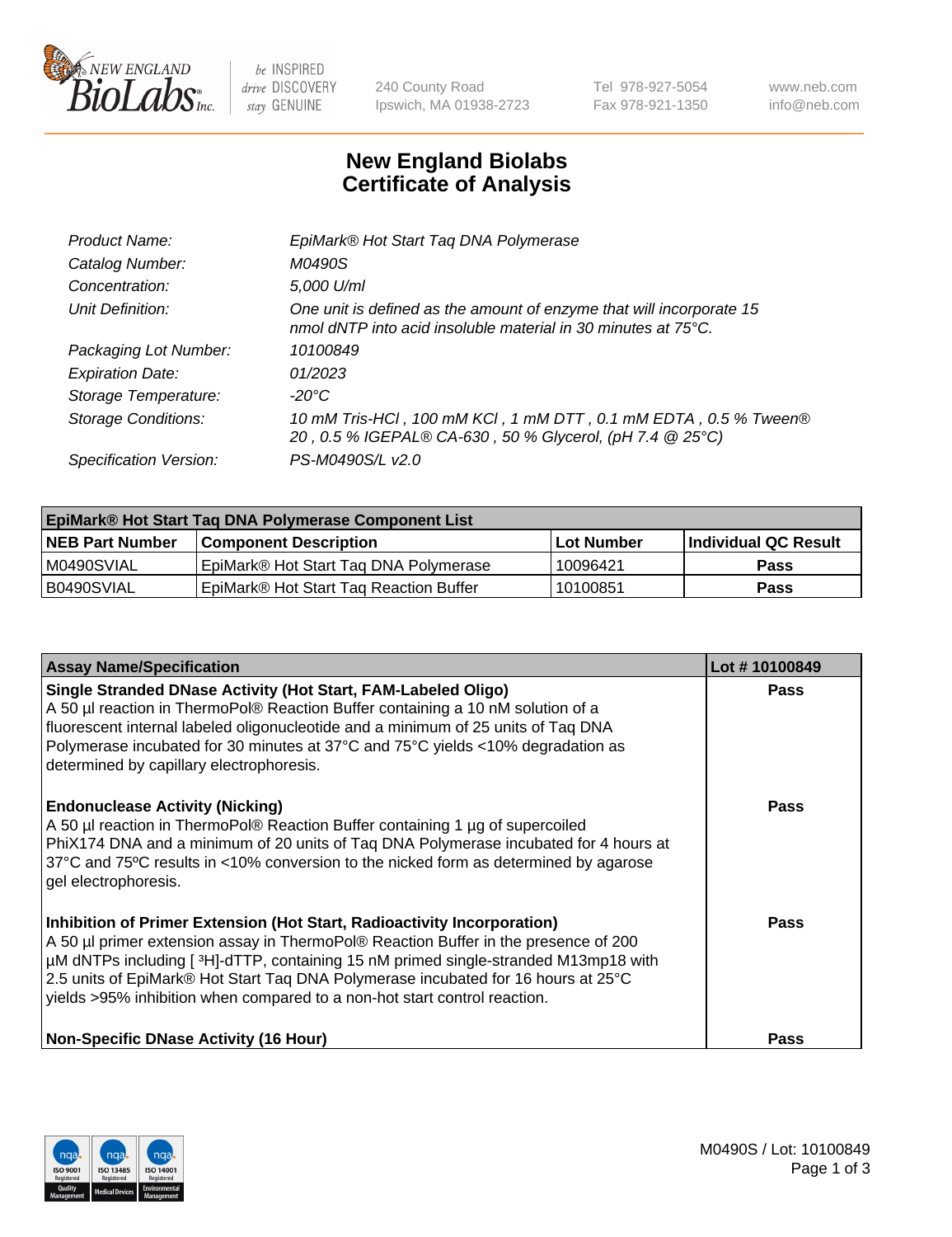

be INSPIRED drive DISCOVERY stay GENUINE

240 County Road Ipswich, MA 01938-2723 Tel 978-927-5054 Fax 978-921-1350

www.neb.com info@neb.com

| <b>Assay Name/Specification</b>                                                                                                                                                                                                                                                                                                                                                                                                                                                               | Lot #10100849 |
|-----------------------------------------------------------------------------------------------------------------------------------------------------------------------------------------------------------------------------------------------------------------------------------------------------------------------------------------------------------------------------------------------------------------------------------------------------------------------------------------------|---------------|
| A 50 µl reaction in NEBuffer 2 containing 1 µg of T3 or T7 DNA in addition to a<br>reaction containing Lambda-HindIII DNA and a minimum of 5 units of EpiMark® Hot<br>Start Taq DNA Polymerase incubated for 16 hours at 37°C results in a DNA pattern<br>free of detectable nuclease degradation as determined by agarose gel<br>electrophoresis.                                                                                                                                            |               |
| PCR Amplification (Hot Start 2 kb Lambda DNA)<br>A 50 µl reaction in EpiMark® Hot Start Taq Reaction Buffer in the presence of 200 µM<br>dNTPs and 0.2 µM primers containing 20 pg Lambda DNA and 100 ng Human Genomic DNA<br>with 1.25 units of EpiMark® Hot Start Taq DNA Polymerase for 30 cycles of PCR<br>amplification results in an increase in yield of the 2 kb Lambda product and a<br>decrease in non-specific genomic bands when compared to a non-hot start control<br>reaction. | <b>Pass</b>   |
| <b>Phosphatase Activity (pNPP)</b><br>A 200 µl reaction in 1M Diethanolamine, pH 9.8, 0.5 mM MgCl2 containing 2.5 mM<br>p-Nitrophenyl Phosphate (pNPP) and a minimum of 100 units Taq DNA Polymerase<br>incubated for 4 hours at 37°C yields <0.0001 unit of alkaline phosphatase activity<br>as determined by spectrophotometric analysis.                                                                                                                                                   | <b>Pass</b>   |
| <b>Protein Purity Assay (SDS-PAGE)</b><br>Taq DNA Polymerase is ≥ 99% pure as determined by SDS-PAGE analysis using Coomassie<br>Blue detection.                                                                                                                                                                                                                                                                                                                                              | Pass          |
| <b>qPCR DNA Contamination (E. coli Genomic)</b><br>A minimum of 5 units of EpiMark® Hot Start Taq DNA Polymerase is screened for the<br>presence of E. coli genomic DNA using SYBR® Green qPCR with primers specific for the<br>E. coli 16S rRNA locus. Results are quantified using a standard curve generated from<br>purified E. coli genomic DNA. The measured level of E. coli genomic DNA<br>contamination is $\leq 1$ E. coli genome.                                                  | Pass          |
| <b>RNase Activity (Extended Digestion)</b><br>A 10 µl reaction in NEBuffer 4 containing 40 ng of a 300 base single-stranded RNA<br>and a minimum of 1 µl of EpiMark® Hot Start Taq DNA Polymerase is incubated at 37°C.<br>After incubation for 16 hours, >90% of the substrate RNA remains intact as<br>determined by gel electrophoresis using fluorescent detection.                                                                                                                       | <b>Pass</b>   |

This product has been tested and shown to be in compliance with all specifications.

One or more products referenced in this document may be covered by a 3rd-party trademark. Please visit <www.neb.com/trademarks>for additional information.